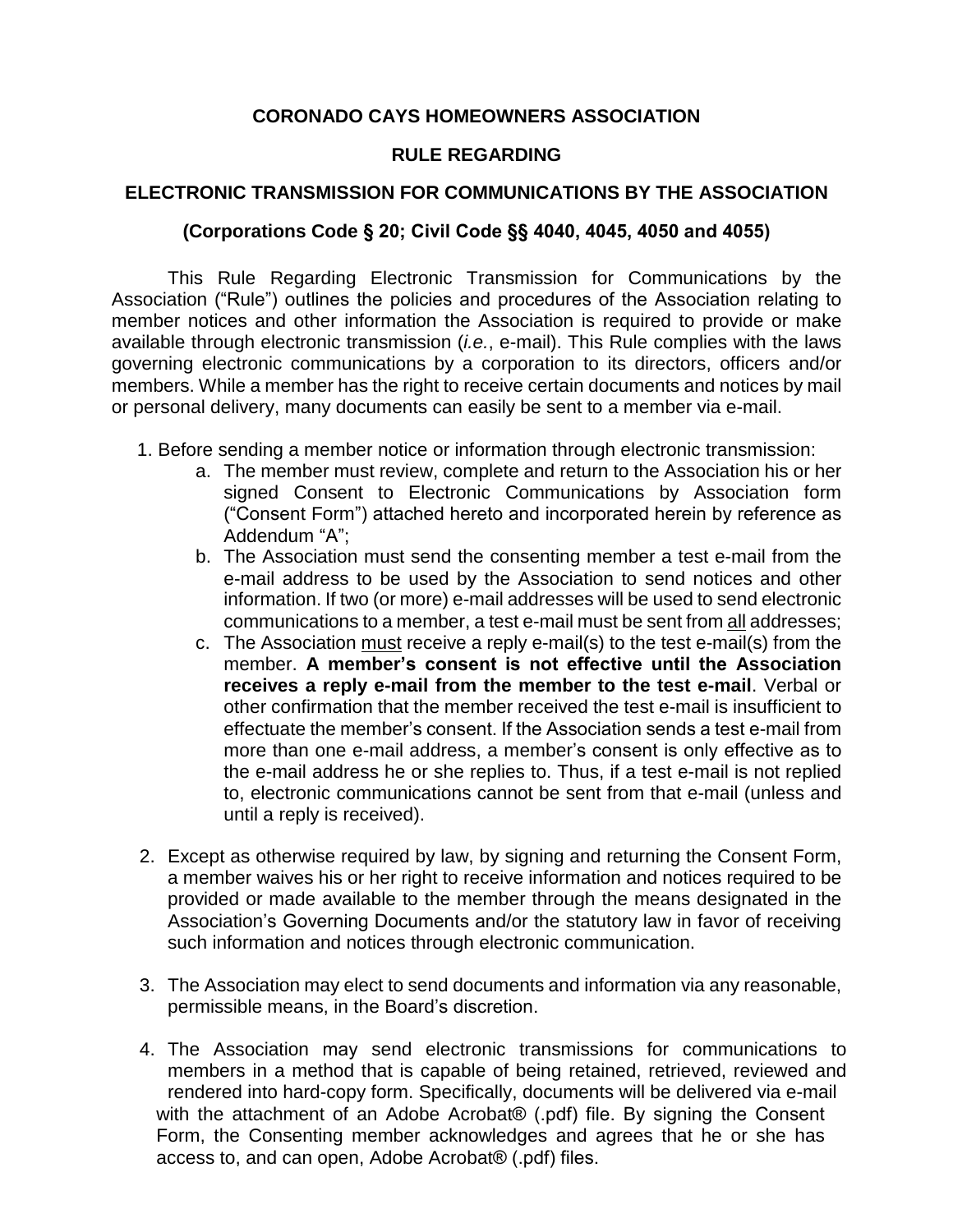- 5. Electronic transmissions will be sent to directors, officers and/or members in their capacity as a director, officer and/or member.
- 5. Electronic transmissions will be sent to directors, officers and/or members in their<br>capacity as a director, officer and/or member.<br>6. To prevent the distribution of members' e-mail addresses to others, in any<br>electroni To prevent the distribution of members' e-mail addresses to others, in any electronic communication that is sent to more than one member in the same email, all recipients of the communication must be included in the "bcc:" • electronic communication that is sent to more than one member in the same email, all recipients of the communication must be included in the "bcc." line, and not the "To:" or "cc." line. The e-mail address of a designate -mail address of a designated management representative all recipients of the communication must be included in the "b<br>"To:" or "cc:" line. The e-mail address of a designated manage<br>or member of the Board will be included in the "To:" line.
- address, the Association will update its records to reflect the change.
- or member of the Board will be included in the "To:" line.<br>
7. If a member notifies the Association, in writing, of a change in his or her e-mail<br>
address, the Association will update its records to reflect the change.<br>
8. The Association is not responsible for the member not receiving an e-mail that is<br>sent to a consenting member's spam, junk or deleted e-mail box. It is the<br>member's duty to add the Association's e-mail address(es) to their or otherwise change the security or other settings on their e-mail account, to ensure the Associationis e-mail address(es) to their contacts list,<br>or otherwise change the security or other settings on their e-mail account, to<br>ensure the Association's e-mails are deposited in their lnbox and not their junk or deleted e-mail folder(s).
- 9. An auto-reply, out-of-office, or similar automatically generated response e-mail from the member's e-mail account does not invalidate an otherwise properly sent e-mail from the Association.
- 10. If a member consents to receive electronic communications from the Association, that member is expected to check his or her e-mail account on a regular (or otherwise periodic) basis. An intentional or inadvertent failure to check, open, or review e-mails from the Association does not invalidate otherwise proper notice by the Association.
- 11. The record date and time that the Association sent an electronic transmission (according to the time and date recorded in the senderís Sent/Outbox) is the record date and time that the communication was sent.
- 12. Any notice, information or document sent by the Association shall be deemed delivered on the date it was sent (according to the time and date electronically recorded on the sender's transmission record). (Civ. Code § 4050.) A member's intentional or inadvertent failure to check, open or review an electronic communication shall not affect the timing of any applicable notice requirements.
- 13. By signing the Consent Form, a member understands and agrees that, despite the Association's or its representative's reasonable exercise of care, a shared email address/account or computer may compromise and waive his or her right to privacy in electronic communications sent to that shared e-mail address, and/or that the confidentiality of information may be compromised.<br>14. privacy in electronic communications sent to that shared e-mail address, and/or that the confidentiality of information may be compromised.
	- Form or otherwise inform the Secretary of the Board or Association General Manager in writing of the new information. 14. To update a member's e-mail address, the member may complete the Consent<br>Form or otherwise inform the Secretary of the Board or Association General<br>Manager in writing of the new information.<br>15. If a separate interest
	- Consent Form must acknowledge and declare they have authority to receive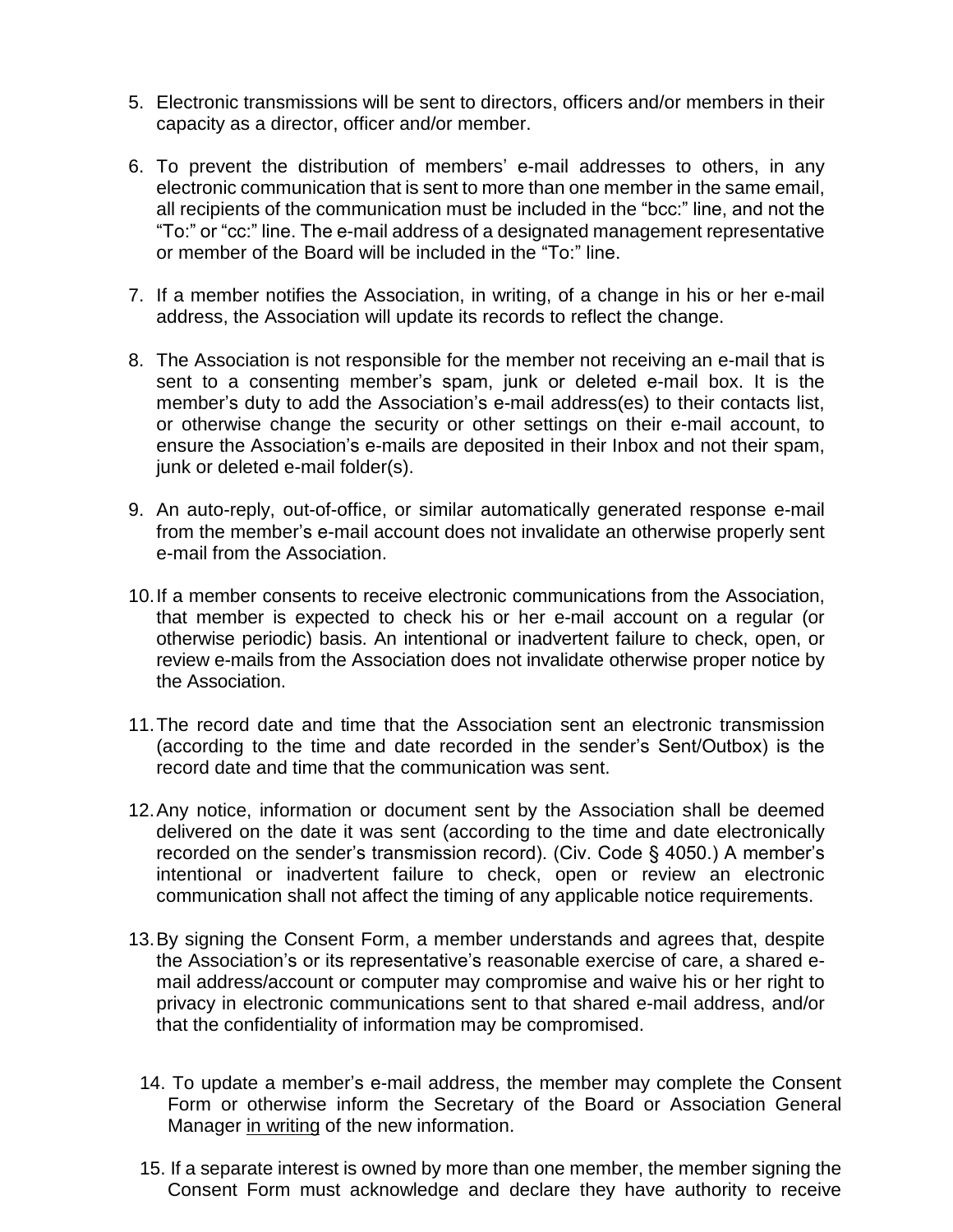communications on behalf of the other members, and all other members must consent to the named member being the dedicated recipient to communications from Association. 16. Communications on behalf of the other members, and all other members must<br>consent to the named member being the dedicated recipient to communications<br>from Association.<br>16. The Association may send the following list of

- members by electronic transmission, however the intent is not to overload you with excessive emails.
	- A. Annual Audit
	- B. Annual Budget
	- C. Annual Disclosure
	- D. Board Meeting Minutes
	- E. General Notices to Members
	- F. Notices of Meetings
	- G. Copies of Governing Documents and Policies
	- H. Election Results
	- I. Other General Information
- F. Notices of Meetings<br>
G. Copies of Governing Documents and Policies<br>
H. Election Results<br>
I. Other General Information<br>
17. Except as noted above, confidential or otherwise sensitive information, including,<br>
but not limi violations, **shall not** be sent by electronic communication. 17. Except as noted above, confidential or otherwise sensitive information, including,<br>but not limited to, information relating to litigation, collections and notices of<br>violations, **shall not** be sent by electronic commun
- copy via the mail in accordance with Civil Code section 5115.
- violations, **shall not** be sent by electronic communication.<br>
18. Ballots and two envelopes for all election issues will continue to be sent in hard-<br>
copy via the mail in accordance with Civil Code section 5115.<br>
19. If a If fewer than ALL owners of a property sign the Consent Form, the Consent is ineffective and the Association may continue to send documents in accordance with its Governing Documents to the address on record with the Association. 19. If a property is owned by multiple owners, all owners must sign the Consent Form.<br>
If fewer than ALL owners of a property sign the Consent Form, the Consent is<br>
ineffective and the Association may continue to send docu
- Bylaws or CC&Rs, the proposed restated documents will be sent electronically if you sign this consent form but you will have the right to request a paper copy at no additional cost to you.

\*Every member has the right, upon the memberís request, to have the Association provide the member with a copy of the information or notice on paper or in non-electronic form. The request must be in writing and mailed or delivered to Association management. Copies will be provided to the member at the cost incurred by the Association to produce them.

\*A memberís consent to use electronic transmission for communications is valid until the member revokes or withdraws such consent as set forth below.

\*Every member has the right to withdraw or revoke his or her consent at any time. All withdrawals or revocations must be in writing and submitted to the Secretary of the \*Every member has the right to withdraw or revoke his or her consent at any time.<br>All withdrawals or revocations must be in writing and submitted to the Secretary of the<br>Board or the Association General Manager to ensure t A member may use the Consent Form, or otherwise advise the Secretary of the Board or Association General Manager **in writing** of the new information.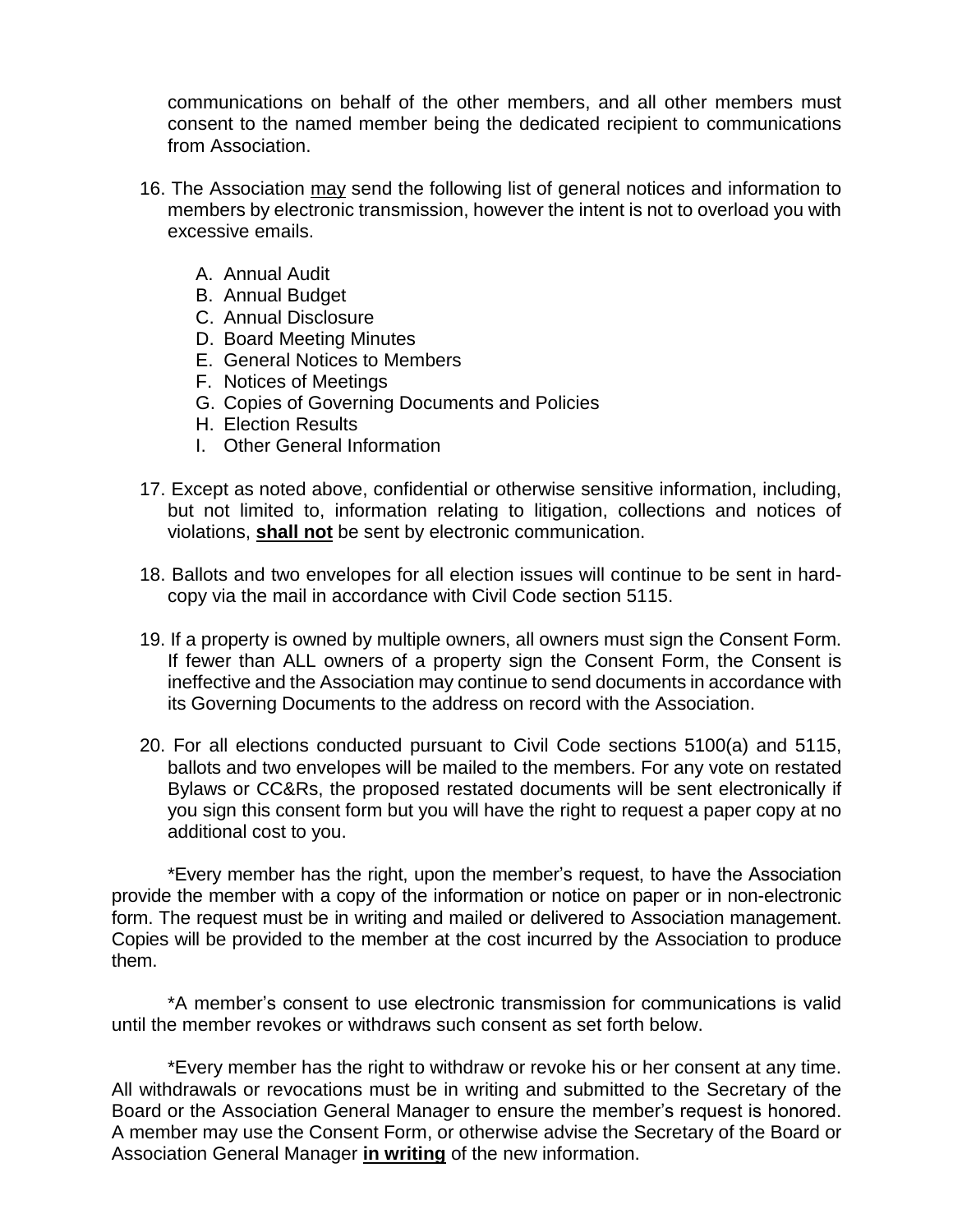This Rule was duly approved and adopted at a meeting of the Board of Directors of Coronado Cays Homeowners Association, by resolution, on May 23, 2019.

President **Secretary** 

\_\_\_\_\_\_\_\_\_\_\_\_\_\_\_\_\_\_\_\_\_\_\_\_\_\_\_\_\_\_ \_\_\_\_\_\_\_\_\_\_\_\_\_\_\_\_\_\_\_\_\_\_\_\_\_\_\_\_\_\_\_\_ *Signature on File Signature on File*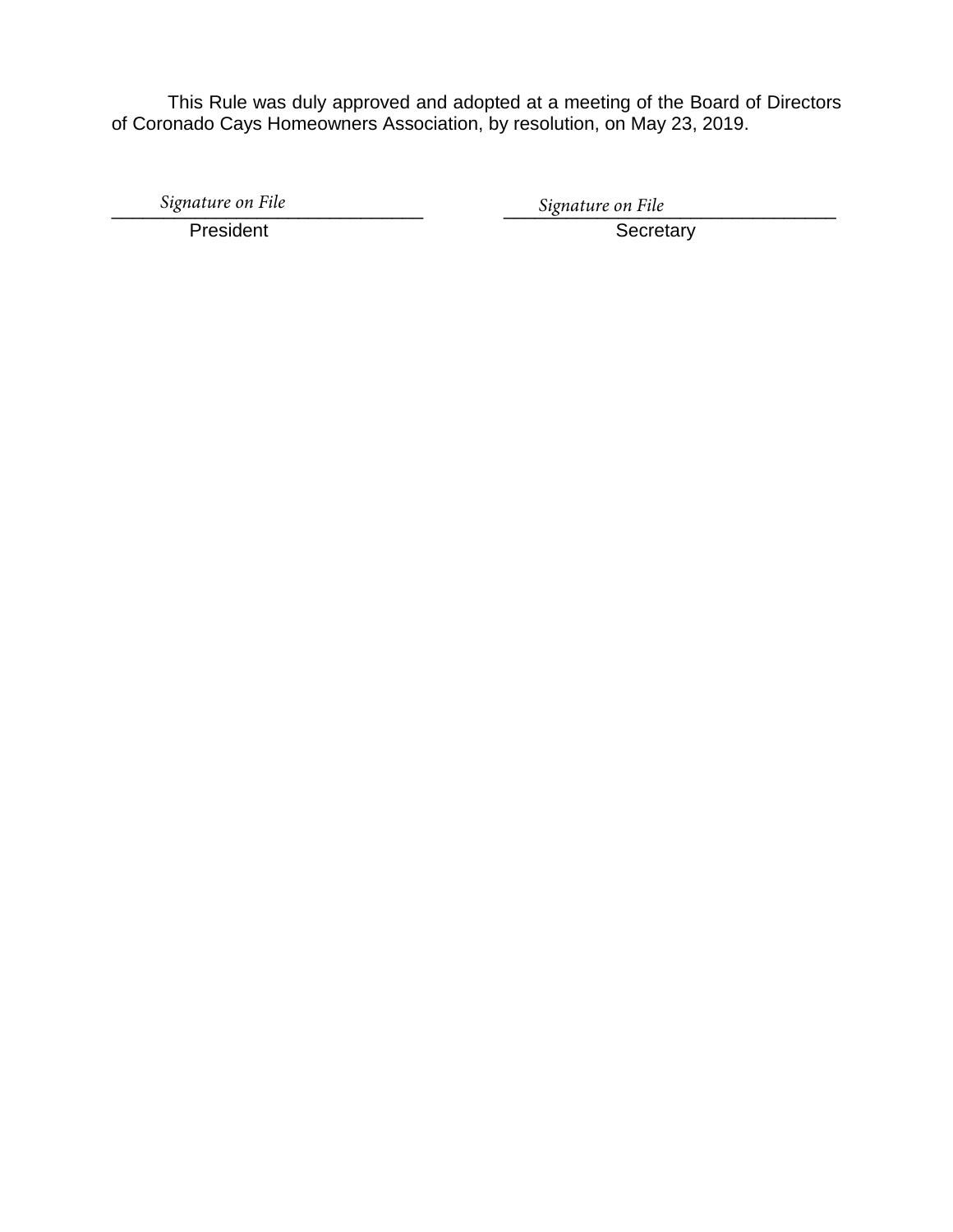### **California Corporations Code** - **<sup>ß</sup> 20. Electronic Transmission by the Corporation**

"Electronic transmission by the corporation" means a communication (a) delivered by (1) facsimile telecommunication or electronic mailwhen directed to the facsimile number or electronic mail address, respectively, for that recipient on record with the corporation, (2) posting on an electronic message board or network which the corporation has designated for those communications, together with a separate notice to the recipient of the posting, which transmission shall be validly delivered upon the later of the posting or delivery of the separate notice thereof, or (3) other means of electronic communication, (b) to a recipient who has provided an unrevoked consent to the use of those means of transmission for communications under or pursuant to this code, and (c) that creates a record that is capable of retention, retrieval, and review, and that may thereafter be rendered into clearly legible tangible form. However, an electronic transmission under this code by a corporation to an individual shareholder or member of the corporation who is a natural person, and if an officer or director of the corporation, only if communicated to the recipient in that person's capacity as a shareholder or member, is not authorized unless, in addition to satisfying the requirements of this section, the consent to the transmission has been preceded by or includes a clear written statement to the recipient as to (a) any right of the recipient to have the record provided or made available on paper or in non-electronic form, (b) whether the consent applies only to that transmission, to specified categories of communications, or to all communications from the corporation, and (c) the procedures the recipient must use to consent applies only to t<br>all communications from<br>withdraw consent."

# **California Civil Code - <sup>ß</sup> <sup>4040</sup>**. **Individual Document Delivery**

(a) If a provision of this act requires that an association deliver a document by "individual delivery" or "individual notice," the document shall be delivered by one of the following methods:

(1) First-class mail, postage prepaid, registered or certified mail, express mail, or overnight delivery by an express service carrier. The document shall be addressed to the recipient at the address last shown on the books of the association.

(2) E-mail, facsimile, or other electronic means, if the recipient has consented, in writing, to that method of delivery. The consent may be revoked, in writing, by the recipient.

(b) Upon receipt of a request by a member, pursuant to section 5260, identifying a secondary address for delivery of notices of the following types, the association shall deliver an additional copy of those notices to the secondary address identified in the request:

(1) The documents to be delivered to the member pursuant to Article 7 (commencing with section 5300) of Chapter 6.

(2) The documents to be delivered to the member pursuant to Article 2 (commencing with section 5650) of Chapter 8, and section 5710.

(c) For the purposes of this section, an unrecorded provision of the Governing Documents providing for a particular method of delivery does not constitute agreement by a member to that method of delivery.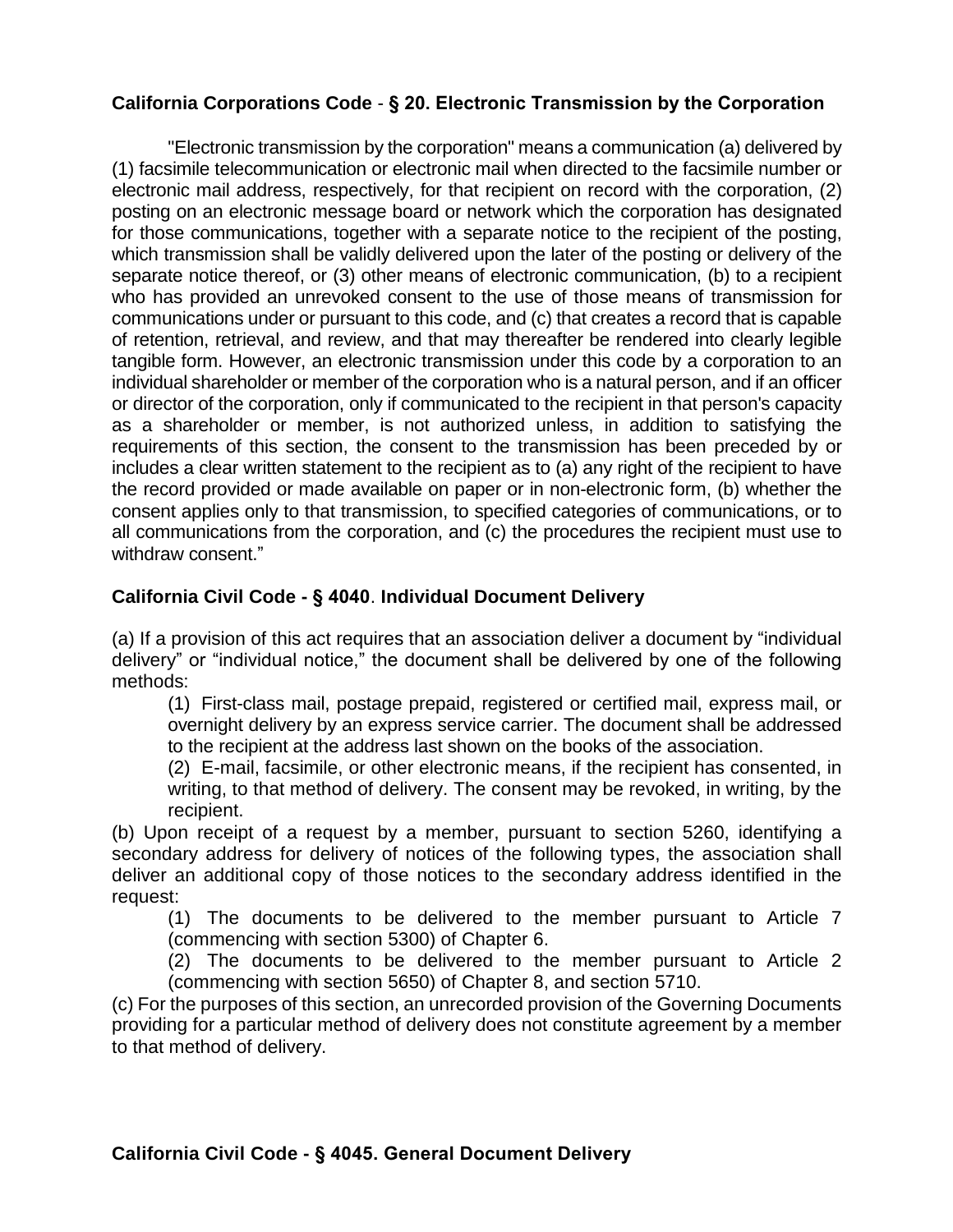(a) If a provision of this act requires "general delivery" or "general notice," the document shall be provided by one or more of the following methods:

(1) Any method provided for delivery of an individual notice pursuant to section 4040.

(2) Inclusion in a billing statement, newsletter, or other document that is delivered by one of the methods provided in this section.

(3) Posting the printed document in a prominent location that is accessible to all members, if the location has been designated for the posting of general notices by the association in the annual policy statement, prepared pursuant to section 5310.

(4) If the association broadcasts television programming for the purpose of distributing information on association business to its members, by inclusion in the programming.

(b) Notwithstanding subdivision (a), if a member requests to receive general notices by individual delivery, all general notices to that member, given under this section, shall be delivered pursuant to section 4040. The option provided in this subdivision shall be described in the annual policy statement, prepared pursuant to section 5310. **California Civil Code - <sup>ß</sup> 4050. Completion of Document Delivery**

(a) This section governs the delivery of a document pursuant to this act.

(b) If a document is delivered by mail, delivery is deemed to be complete on deposit into the United States mail.

(c) If a document is delivered by electronic means, delivery is complete at the time of transmission.

### **California Civil Code - <sup>ß</sup> 4055. Electronic Delivery**

If the association or a member has consented to receive information by electronic delivery, and a provision of this act requires that the information be in writing, that requirement is satisfied if the information is provided in an electronic record capable of retention by the recipient at the time of receipt. An electronic record is not capable of retention by the recipient if the sender or its information processing system inhibits the ability of the recipient to print or store the electronic record.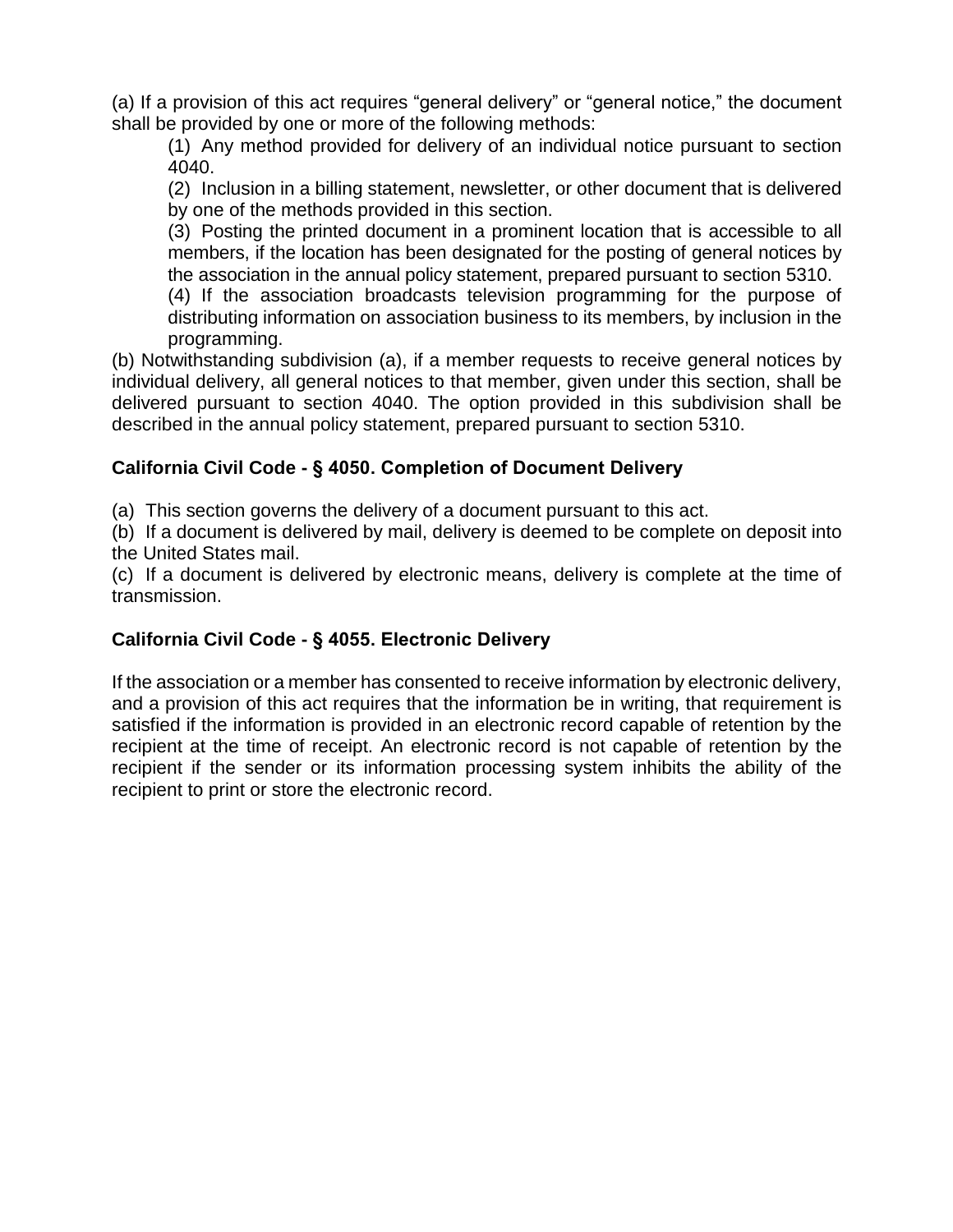### **CORONADO CAYS HOMEOWNERS ASSOCIATION**

## **ELECTRONIC COMMUNICATION CONSENT/CHANGE FORM**  YS HOMEOWNERS AS:<br>UNICATION CONSENT/<br>("Consent Form")  $\sum_{i=1}^{n}$

While every member has the right to receive certain notices, documents and information (collectively "Electronic Communications") by mail or personal delivery, many of the documents that the Association mails out<br>can be sent to you via e-mail. Please read the RULE REGARDING ELECTRONIC TRANSMISSION FOR<br>COMMUNICATIONS BY TH can be sent to you via e-mail. Please read the RULE REGARDING ELECTRONIC TRANSMISSION FOR The Rule lists the specified documents the Association may send to the consenting members via e-mail.

By signing and returning this Consent Form, I wish to:

### **Please check the applicable box(es) below (you may check more than 1 box):**

 Consent to receiving Electronic Communications from the Association via e-mail at the following e-mail address(es): \_\_\_\_\_\_\_\_\_\_\_\_\_\_\_\_\_\_\_\_\_\_\_\_\_\_\_\_\_\_\_\_\_\_\_\_\_\_\_\_\_\_\_\_

 Withhold my e-mail address from distribution in the Associationís Membership List. I wish to opt-out of sharing such information pursuant to Civil Code Section 5220.

### **I already have a signed Consent Form that is on record with the Association, now I wish to:**

Change my e-mail address on record with the Association to: \_\_\_\_\_\_\_\_\_\_\_\_\_\_\_\_\_\_\_\_

- **I understand this change will become effective only after I reply to an e-mail sent to me at** the above e-mail address by the Association **and the Association receives my reply email**.
- I understand the Association will no longer send Electronic Communications to the previous e-mail address. mail address.<br>I must add the Association's e-mail address(es) to my contacts list for this new e-mail address.
- 
- All terms in the Rule apply to this new e-mail address.

Withdraw my Consent on record with the Association.

- I do NOT want to receive ANY Electronic Communications from the Association via e-mail. All Electronic Communications will be sent to me via personal delivery or first-class mail, or otherwise in accordance with the Governing Documents and law.
- I understand my withdrawal of my previous Consent to receive Electronic Communications from the Association via e-mail will become **effective only after I reply to a confirmation of withdrawal** e-mail sent by the Association.
- All other owners, if any, that own my property are informed of this withdrawal of Consent and authorize me to withdraw any previous Consent on file with the Association.